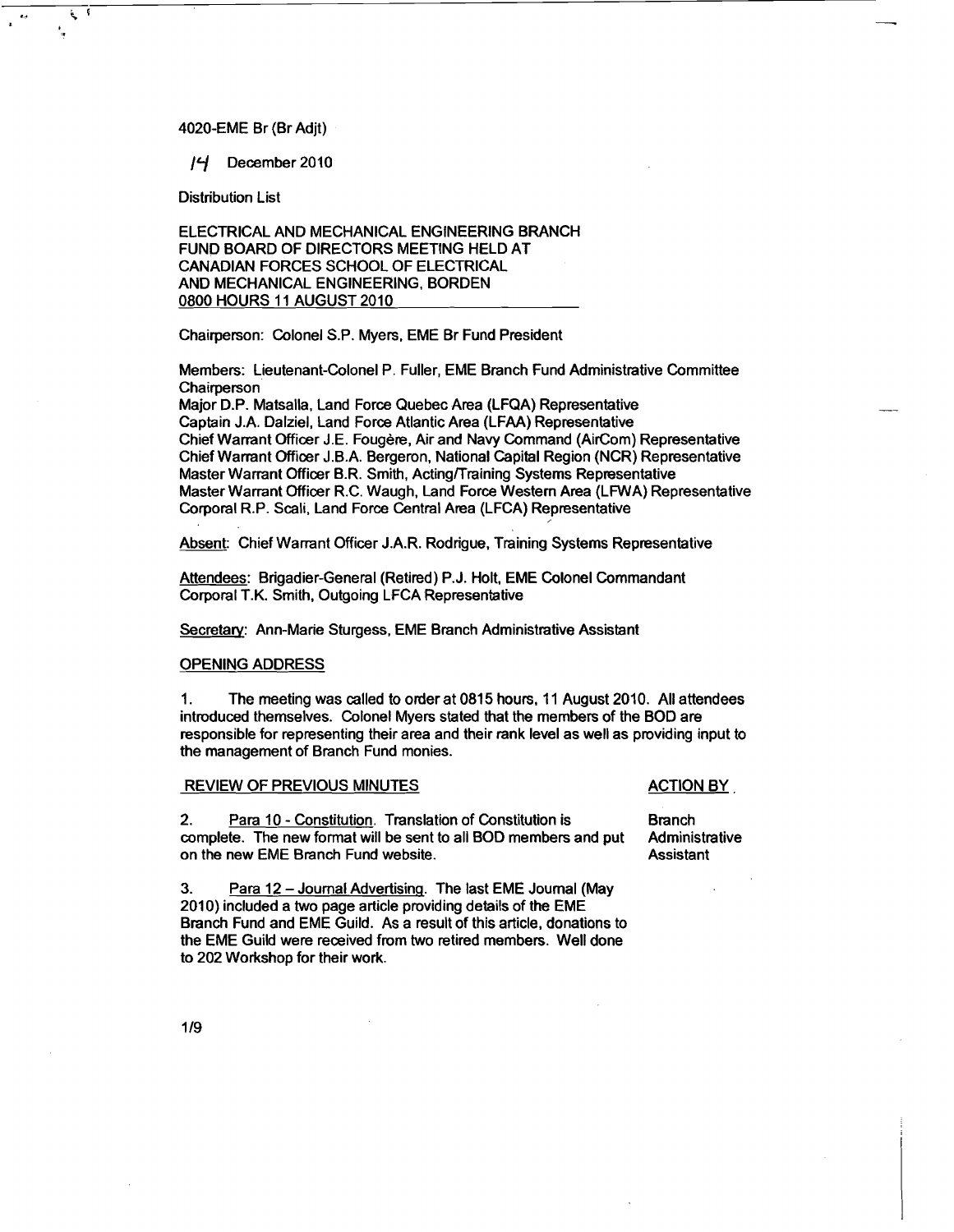4. **Para 25 - Website. Funding for the EME Branch website has CME Heritage Property Committee by the EME Guild. The EME Heritage Committee will** been provided by the EME Guild. The EME Heritage Committee will oversee this ongoing initiative.

Administrative Note. The new site is located at www.emebranchqem.ca.

5. Para 35 - Heritage Display - St-Jean. The heritage display that Branch CWO/<br>was located at St-Jean was not properly maintained and therefore, has CFSEME RSM was located at St-Jean was not properly maintained and therefore, has been relocated to Borden. The Br CWO and CFSEME RSM will determine whether a display should be in location for the benefit of EME recruits.

6. Minutes were accepted by all members.

# NEW BUSINESS

**7.** Balance Sheet. The Administrative Committee Chairperson presented the June 2010 Balance Sheet. EME Branch Fund monies are held in an investment account which includes a cash amount as well as GlCs with varying maturity dates. The GlCs that come due this year are included in the Balance Sheet. A decision on reinvesting these funds will be discussed. A copy of the Balance Sheet is attached.

**8.** Budqet 2010. An update of the budget as of 30 June 2010 was presented and included the increase of the sports award for the Western EME Hockey tournament. The budget was also amended to include benevolent loan repayment amounts, benevolent loan write-offs and the total of outstanding benevolent loans. A copy of the budget is attached.

> Administrative Note. Other revenue amounts include donations of \$60 received from both Major (Retired) Alain and Major (Retired) Carolyn Beaulieu.

# AMENDMENTS TO CONSTITUTION

9. The amended Constitution will be forwarded to BOD members Branch Adjutant's for review and approval at the next meeting. Amendments will include: Office for review and approval at the next meeting. Amendments will include:

- a. By-Law 4 EME Branch Kit Shop Operations to become dormant;
- b. By-Law  $6 -$  to be amended to include the Western Hockey Tournament as a sanctioned sports activity and to exclude it from EME Regimental Sponsorships; and
- c. creation of By-Law  $8 -$ this By-Law will address the requirements of managing a kit shop vendor.

10. At the next meeting, the BOD will discuss whether By-Law 7 (NPF Property) needs to be included in the Constitution. When The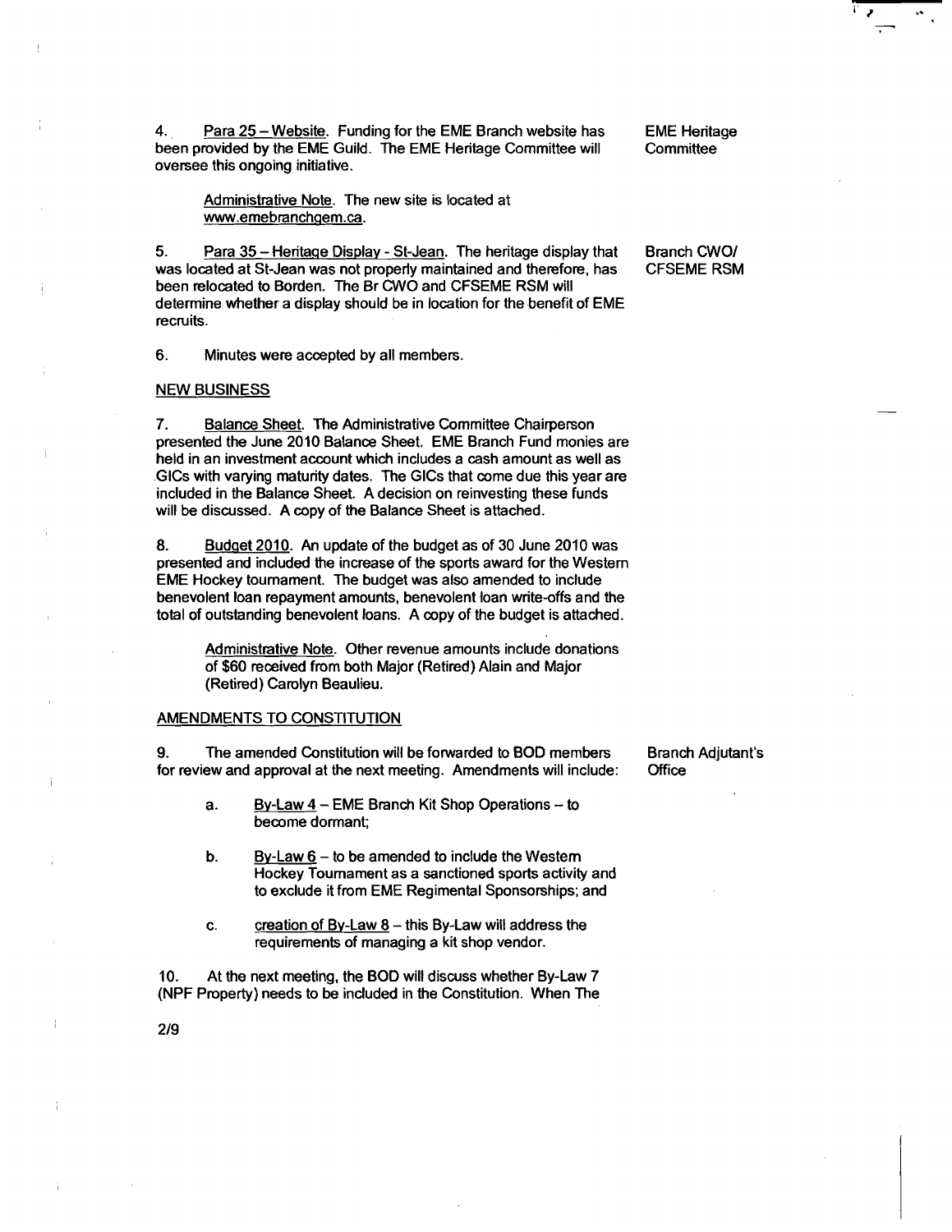EME Guild was created, all Branch NPF properties were moved to The EME Guild so that they could be properly maintained.

11. Benevolent Loan Update. In June 2010, an individual (Pte rank) from Borden had an immediate need for funds to travel home to visit his dying mother. Member was given a loan of \$1,200 and as of 31 July 2010. the amount has been repaid.

12. Hardship Grant Update. In July 2010, an individual (Pte rank) from Borden received a \$500 grant to help with the financial distress experienced after the birth of a sick child.

### EM€ HERITAGE PRESENTATION

**13.** Brigadier-General (Retired) Holt provided a brief description of the EME Heritage Committee, its' objectives, initiatives and current members. All initiatives are consistent with the four objectives of The .EME Guild.

14. Details on ongoing heritage initiatives and their current status are as follows:

- a. Remembrance initiatives:
	- (1) EME Honour Roll the Colonel Commandant, with Colonel<br>the assistance of the EME Heritage Home Station Commandant the assistance of the EME Heritage Home Station team, will maintain this ongoing initiative;
	- (2) EME Honours and Awards Major (Retired) Doug Knight is collecting names of all EME personnel who have received honours/awards. This is a lengthy initiative that requires much research; and
	- (3) EME Senior Appointment List Major (Retired) Doug Knight currently maintains this ongoing list which includes all past and current senior appointment positions of the EME Branch;
- b. Education initiatives:
	- (1) Canada's Craftsman at 50 it is the intent of the EME Heritage Committee to request permission from the EME Officers' Fund to place subject document on the EME Branch website; and

Administrative Note. The Officers' Fund has granted rights to publish Canada's Craftsman at 50 on the EME Branch website and the decision was blessed by EME Council.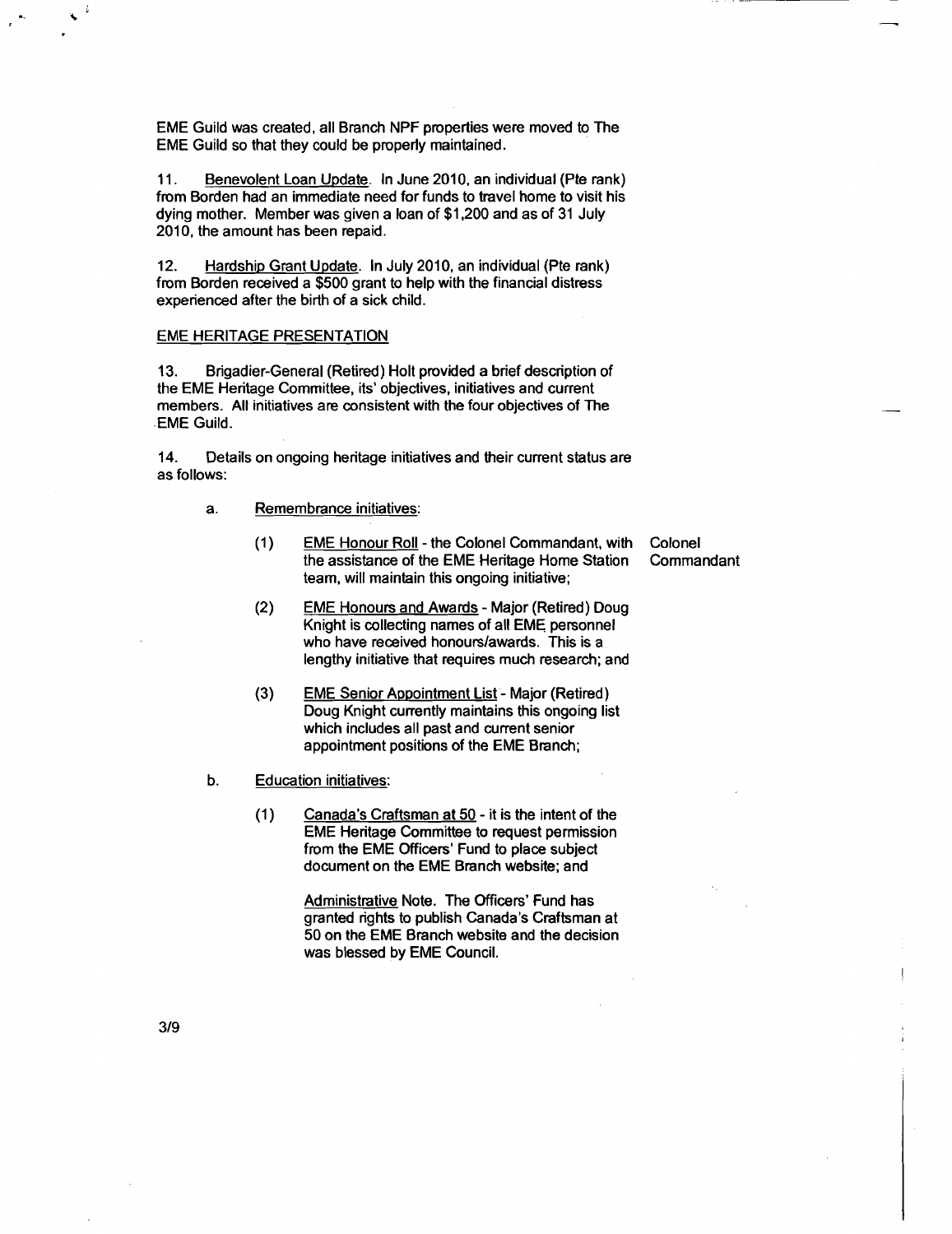- (2) display trailer this initiative is still in the planning stages. A display trailer would be beneficial for displaying EME Heritage items to the public as well as safely transporting the **Jiffy** Jeep;
- c. heritage and history Initiatives:
	- (1) Cataloquing:
		- (a) EME archives Major (Retired) Doug Knight and Ms Sturgess have quickly reviewed the archives that were received from the Base Borden Museum. They are in fairly good shape but require some work to ensure they are archived properly; and
		- (b) memorabilia the Branch Adjutant's office was able to successfully catalogue items in the EME Heritage Room. This is an ongoing project;
	- (2) storaqe all EME archives, artefacts and memorabilia have been moved from three different locations to one common storage area at Vehicle Company. With the help of The EME Guild, this location will become an excellent long term storage area;
	- (3) maintenance of heritage vehicles the Heritage Heritage Vehicle<br>Vehicle Manager has been directed to gather a list Manager Vehicle Manager has been directed to gather a list of all heritage vehicles. The Heritage Committee will review the list, maintenance requirements and suggest whether or not they should be retained. traded or sold. if sold, profits could be used to maintain remaining vehicles;
	- **(4)** maintenance of artefacts and memorabilia the EME Home Station EME Home Station team is investigating ways to display and maintain existing artefacts and memorabilia. The collection is getting old, so the replacement of broken cabinetsfirames should be investigated in order to protect memorabilia; and
	- (5) training of EME Home Station staff training that will assist the EME Home Station with the upkeep of current items is available from the Ontario Museum Association;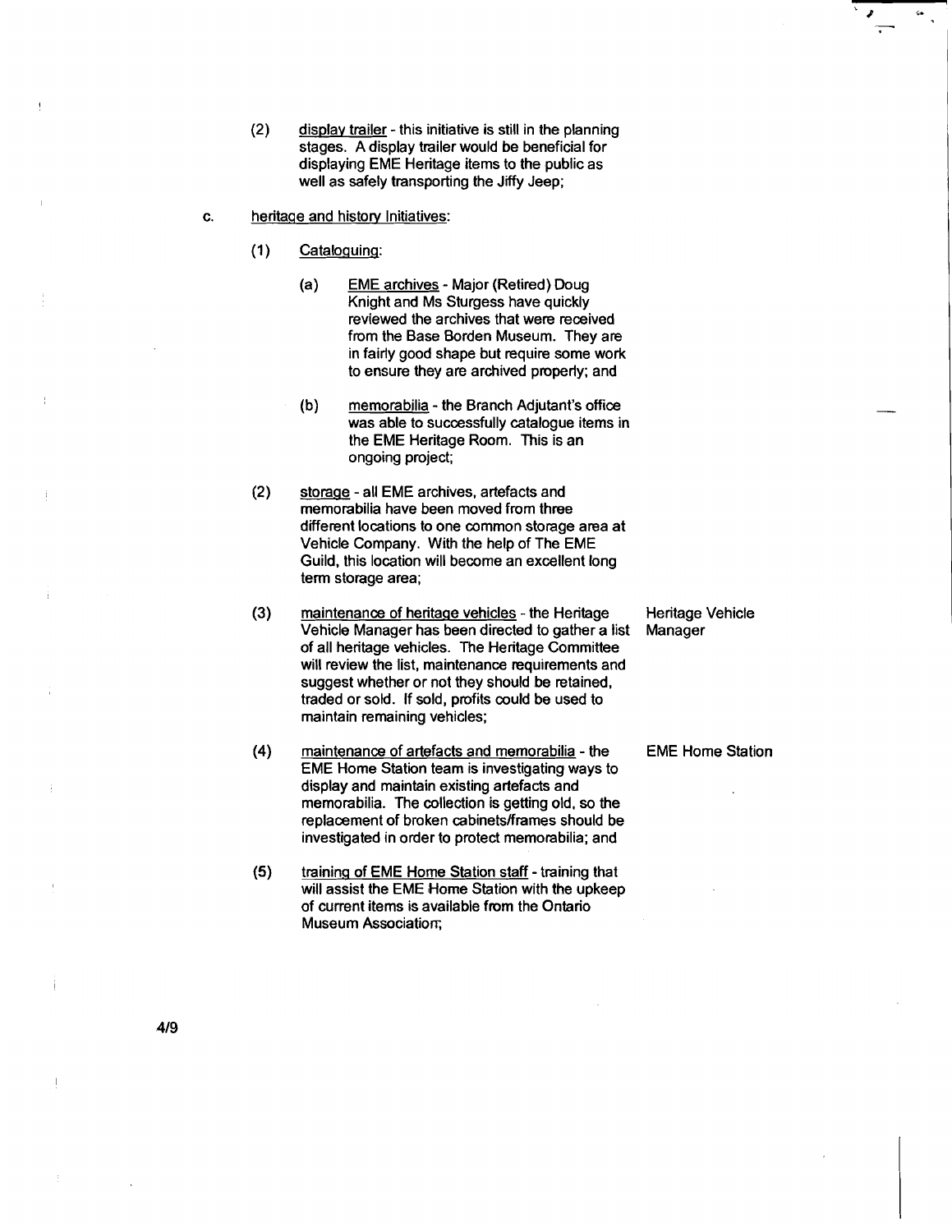- d. communication the Heritage Committee has identified Heritage<br>options to communicate details of The EME Guild and Committee options to communicate details of The EME Guild and EME Heritage Committee. The committee:
	- **(1)** has issued a communiquk detailing the differences between The EME Guild and the EME Branch Fund;
	- **(2)** has published an information page in the May 2010 EME Journal; and
	- **(3)** continues with ongoing initiatives such as:
		- (a) creating a printable pamphlet that will give details of The EME Guild and how to donate;
		- (b) a newsletter that will publish initiatives, activities and provide updates of Heritage Committee initiatives: and
		- (c) including information about The EME Guild on the EME Branch website;
- e. qovemance the Heritage Committee is working to draft Heritage a Constitution that will outline the role of the EME Committee Heritage Committee and its' sub-committees;
- f. fundraising a fundraising committee has been created whose function will be to collect donations from businesses and the public at large who would like to support. The Committee is also investigating the feasibility of offering advertising on the proposed display trailers; and

g. new initiatives raised at the last meeting:

- (1 ) Veteran's interviews:
	- (a) interviews were done by Tony Beresford and Dan Ferland when they were active members of the EME Heritage Team. A list of questions was created so that other individuals could assist with this initiative; and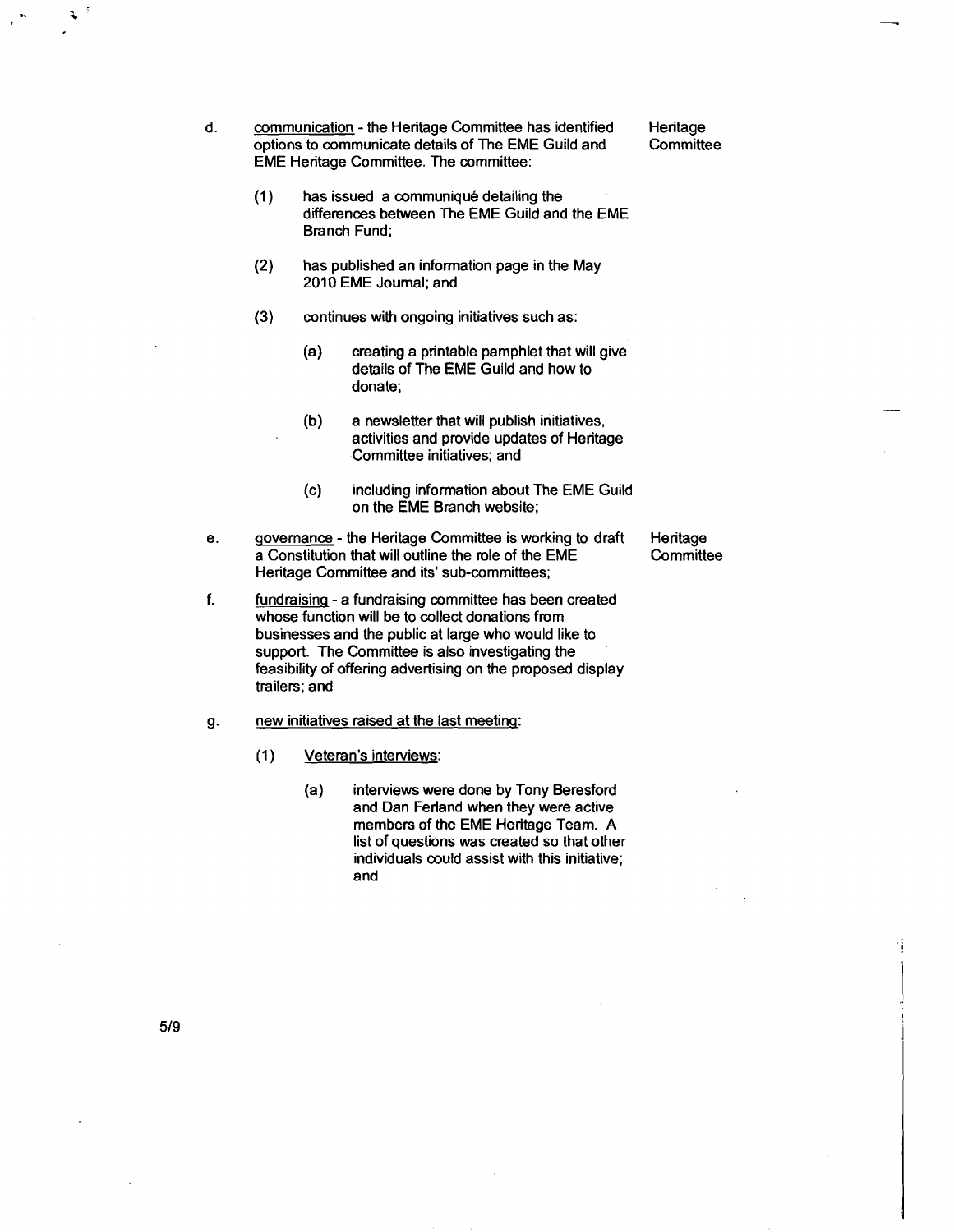- $(b)$  a proposal to create a RCEME/EME documentary that would include interviews with EME veterans from WWll to Afghanistan was received by the EME Heritage Committee and approved by EME Guild Trustees. The expected delivery date is October 2011:
- (2) national display upkeep the Heritage Committee intends to identify other displays currently in existence across Canada so that support of existing memorabilia can be provided;
- **(3)** secondaw duties members who perform secondary duties in support of EME Heritage (a national initiative) should be identified and recognized; and
- **(4)** EME Apprentice request for support a request for funding was received to purchase a memorial tree and plaque commemorating apprentices and anniversary coins. This request will be discussed at the next EME Heritage Committee meeting.

15. Kit Shop Business Number. Revenue Canada was contacted and has confirmed that a business number can be retained with a zero dollar balance but tax returns must continue to be submitted. The BOD has agreed to retain the business number, tax returns will be submitted by the EME Branch Adjutant's Office.

16. Great Canadian Kit Shop - Display Cases. Cases are complete and 13 cases will be shipped to areas. Edmonton and Shilo have Great Canadian Kit Shop (GCKS) outlets and do not require a display case. Two additional boxes are available, areas wishing to have a display are to contact the EME Branch Adjutant's Office.

> Administrative Note. Display cases have been shipped and are now in location.

17. GCKS Website. The French translation on the site is currently being reviewed. Any issues with the site are to be forwarded to the EME Branch Adjutant's Office.

18. GCKS Complaints. Issues that have been fowarded during the past six months include the:

> a. lack of EME DEU buttons available for purchase during the EME Birthday and graduation parades;

**Heritage Committee** 

Heritage **Committee** 

Heritage **Committee** 

EME Branch Adjutant

All

All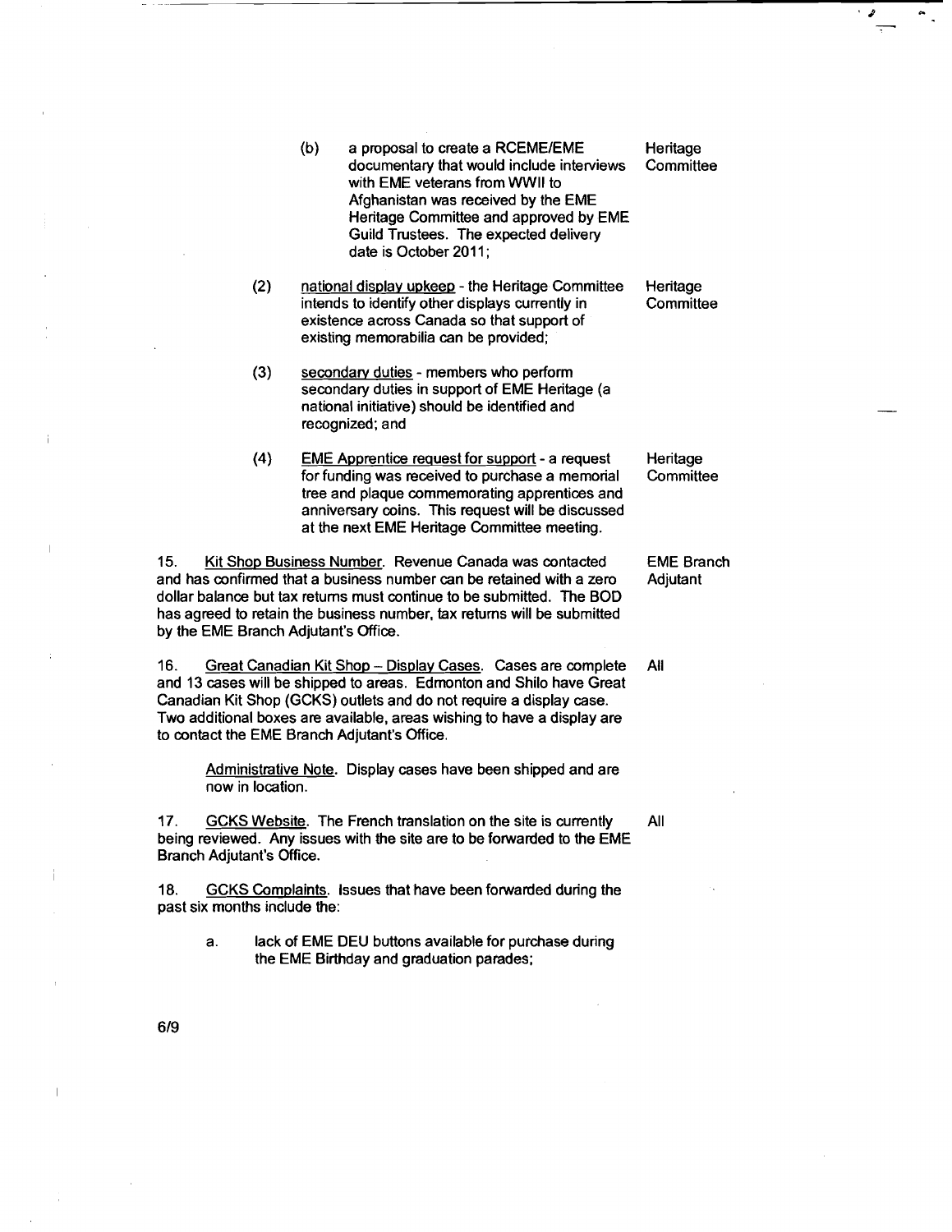Response. Stock was on order and should be received in 30 days.

b. elimination of the of 5% discount for EME Branch Fund members; and

> Response. The 5% discount has not been available to members since February 2007. The EME Branch Fund BOD agreed to eliminate this benefit from the Constitution after it was agreed with the GCKS that management of this initiative would be too difficult; and

c. quality of embroidered cap badges.

Response. Some quality control for items is required. CFSEME will provide a sample to GCKS to use for quality control purposes.

Administrative Note. A letter detailing the issues with the current cap badges and a sample of the expected quality was sent to GCKS.

19. Complaints/Concerns. The new website will provide a location for complaints/concerns that will be monitored by the EME Branch Adjutant's Office. Members are reminded that they can also contact their ESTM who will forward concerns to the EME Branch CWO.

20. Sub-Kit Shops. The BOD agreed that some units may decide to operate a sub-kit shop at a baselunit level, however, it is to be noted that the profitlloss responsibility will be that of the baselunit, not the EME Branch Fund.

21. Artwork Competition. There were few returns to the initial EME Branch<br>artwork competition. This will be an ongoing initiative and will be Adjutant artwork competition. This will be an ongoing initiative and will be advertised as a call for "EME ARTe". Details will be advertised in the next EME Journal and the EME Branch Adjutant's Office will send out further information.

22. Time in and Loyal Awards. The option to send a survey to all members of the EME Branch which would provide options for loyalty and retirement gifts was discussed and approved. Completed surveys are to be returned to the EME Branch Adjutant's Office for review.

Administrative Note. Surveys were sent to areas for completion with a due date of 24 January 2011.

23. Benefits. Options for additional benefits will be discussed at the next meeting. The EME Branch Advisor and EME Branch CWO will provide information on support for special activities and Corporal Scali (LFCA Representative) will look at options for expanding existing benefits. Presentations should be available in a pre-read package prior

 $7/9$ 

 $\sigma$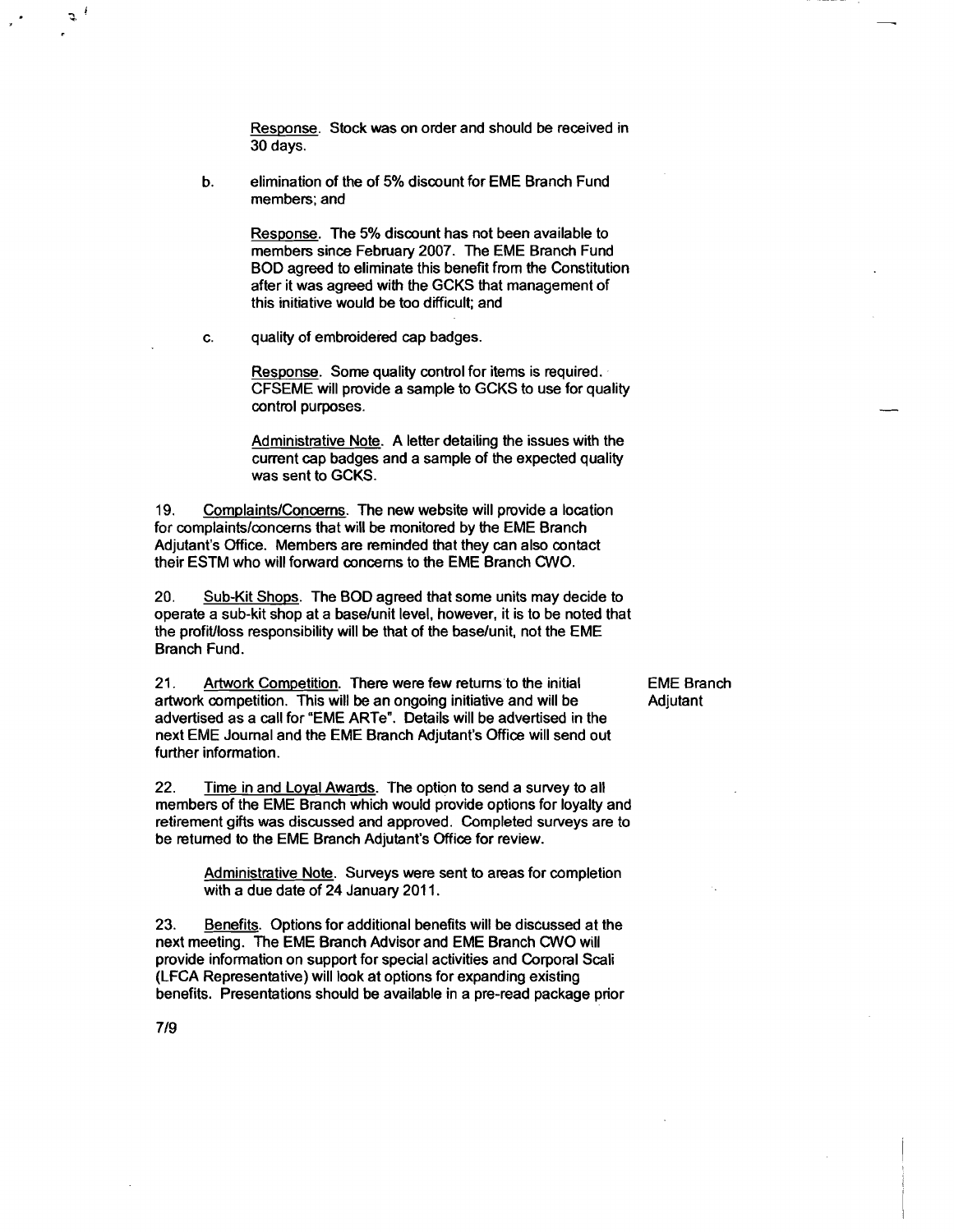to the next meeting.

**24.** Current Benefits - Slide. A slide detailing EME Branch Fund benefits for members and the Regiment was discussed and is attached to these minutes.

## EME BURSARY

25. There were 31 applicants for the EME Bursary in 2010. Information was obscured to the BOD who selected the following winners: Cameron McNutt, Jessica Turcotte, Katherine Moreau, Cameron Smith, Thea Hawkins, Cassandra Lynn Snook, Caitlin Norman, Lauren Elvish, Vanessa Gorham and Marissa Northorp.

26. Letters will be sent to unsuccessful applicants inviting them to reapply next year and highlight the number of applications received. The EME Branch Advisor will review letters before they are sent. EME Branch

Advisor

Administrative Note. All letters have been sent.

27. The BOD discussed a better system for scoring of applications. All members agreed that when the scores are tabulated, the highest and lowest marks will be removed. The Administrative Committee is to amend the Constitution to reflect this change. Administrative **Committee** 

28. GIC<sub>S</sub>. A GIC will mature in October 2010. The BOD agreed that there must be the flexibility to expend \$30 K in any one year. The Administrative Committee will reinvest the GIC but decrease the amount to \$25 K.

29. Budget 2011. Proposed budget was approved and is attached.

### ROUND TABLE

# Col Myers

| 30. | <b>EME Bursary Scoring Criteria. The EME Branch Advisor will</b> | <b>EME Bran</b> |
|-----|------------------------------------------------------------------|-----------------|
|     | present a new format for discussion at the next meeting.         | Advisor         |
|     |                                                                  |                 |

31. Journal Articles. The EME Branch Advisor requested that the BOD take a more active approach to reporting Branch initiatives and activities. The BOD will provide articles for the EME Journal with the Colonel Commandant submitting the first article.

32. Amendment to the Constitution. The Constitution will be amended to include the position of EME Heritage Representative - Colonel Commandant.

33. Closing Remarks. Col Myers thanked all for their participation and discussion; particularly the discussion of new initiatives for the EME Branch Fund.

ıch

Colonel **Commandant** 

EME Branch Adjutant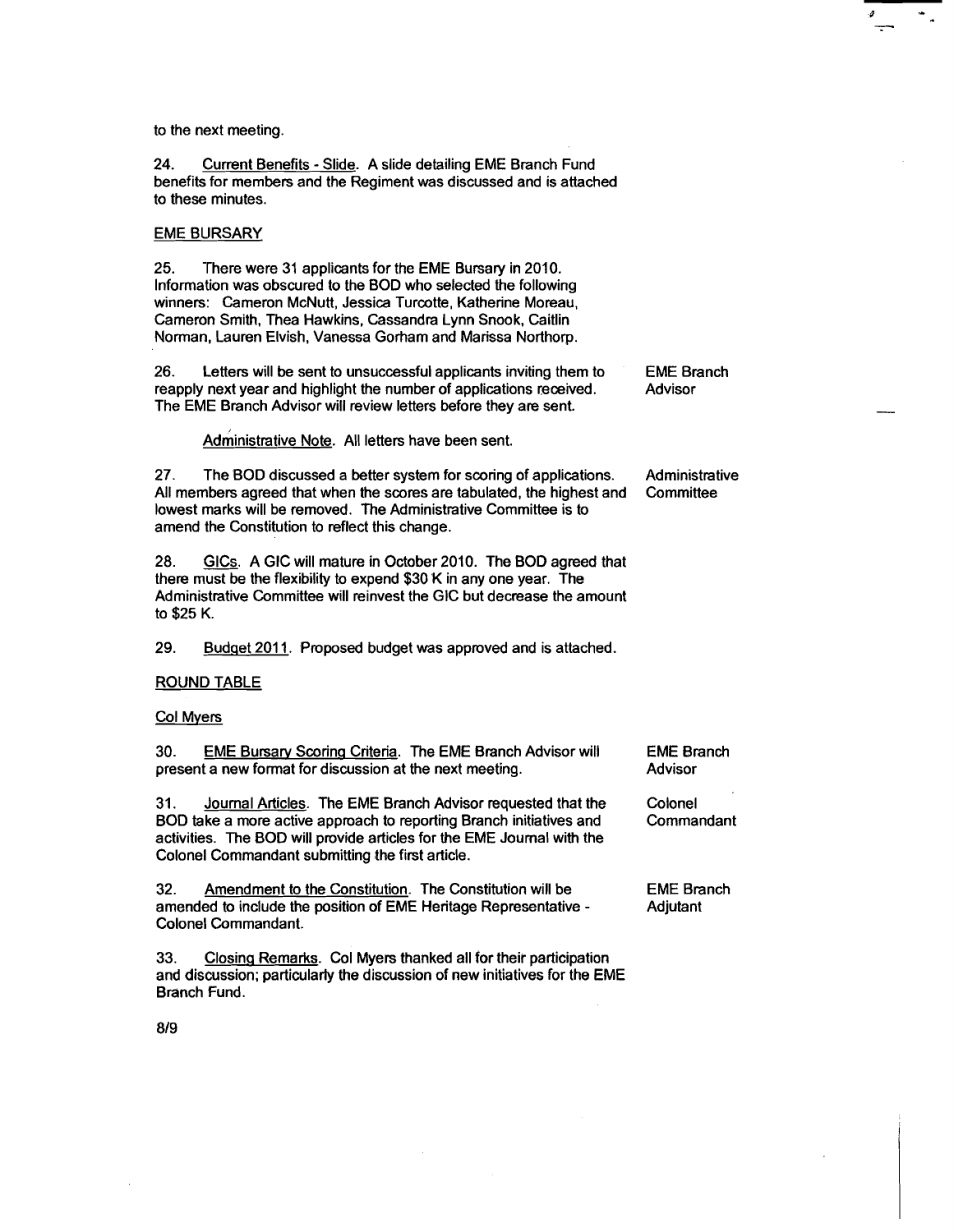**34. Adiournment. Meeting adjourned at 1625 hours. The next meeting will be held in either LFWA or LFAA during a bonspiel. Date to be confirmed.** 

Administrative Note. The next BOD will be held 24 - 25 February 2011 **in Edmonton.** 

Fail Fuller

**P. Fuller Lieutenant-Colonel Administrative Committee Chairperson** 

Coloriel

**EME Branch Fund President** 

**Distribution List** 

**All members**